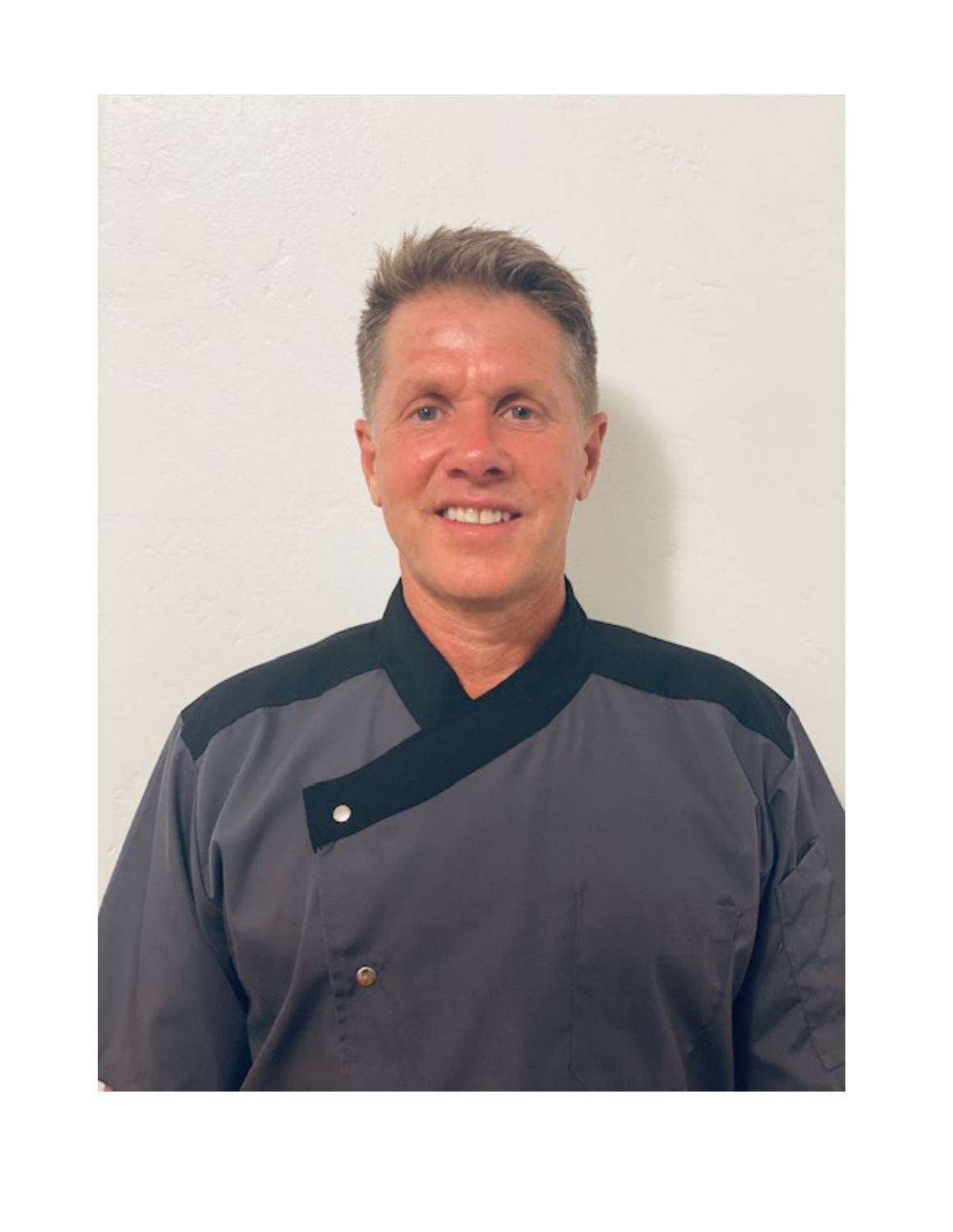# **Michael Ross, CEC**

# **Chef**

Nationality: American Date of birth: August 5,1965 Email: Mrchef65@gmail.com Mobile No: +1-917-678-3449 Whatsapp +1-917-678-3449 Marital Status: yes Languages: English Current Location: Miami / Ft Lauderdale Driver's License: yes, Florida Non Smoker -Yes Visible tattoos: - No

## **Personal Profile**

I am creative, outgoing, and career-minded, but also even-tempered and easy to get along with. On the job, I believe in acting with complete professionalism and discretion, practicing true loyalty and a driven work ethic & team player. When not in the kitchen, you can typically find me on the court, indulging my love of tennis or being involved in some kind of social sport. To me, a healthy mind and a healthy body makes me perform my job well.

## **Certifications**

STCW 95 Safety Training #4312 EXP - 8-10-2022 STCW Security Duties for Seafarers ( PDSD ) Crowd Control #CD- 4344 EXP- 8-10-2020 Certified Executive Chef - ACF Valid Seafarer's Medical Certificate ENG -1 #174187 Power Boat Safety Certification - NJ state Police #332967 ServSafe Food Protection Certification #17109490 EXP: 2023 Padi Scuba - Open Water #17080Q9548 First aid - CPR - #STCW - 95-4312 TWIC Card - EXP-2022SEP09 EXP - 8 10 -2022 OUPV- 4360 EXP - 8-24-2018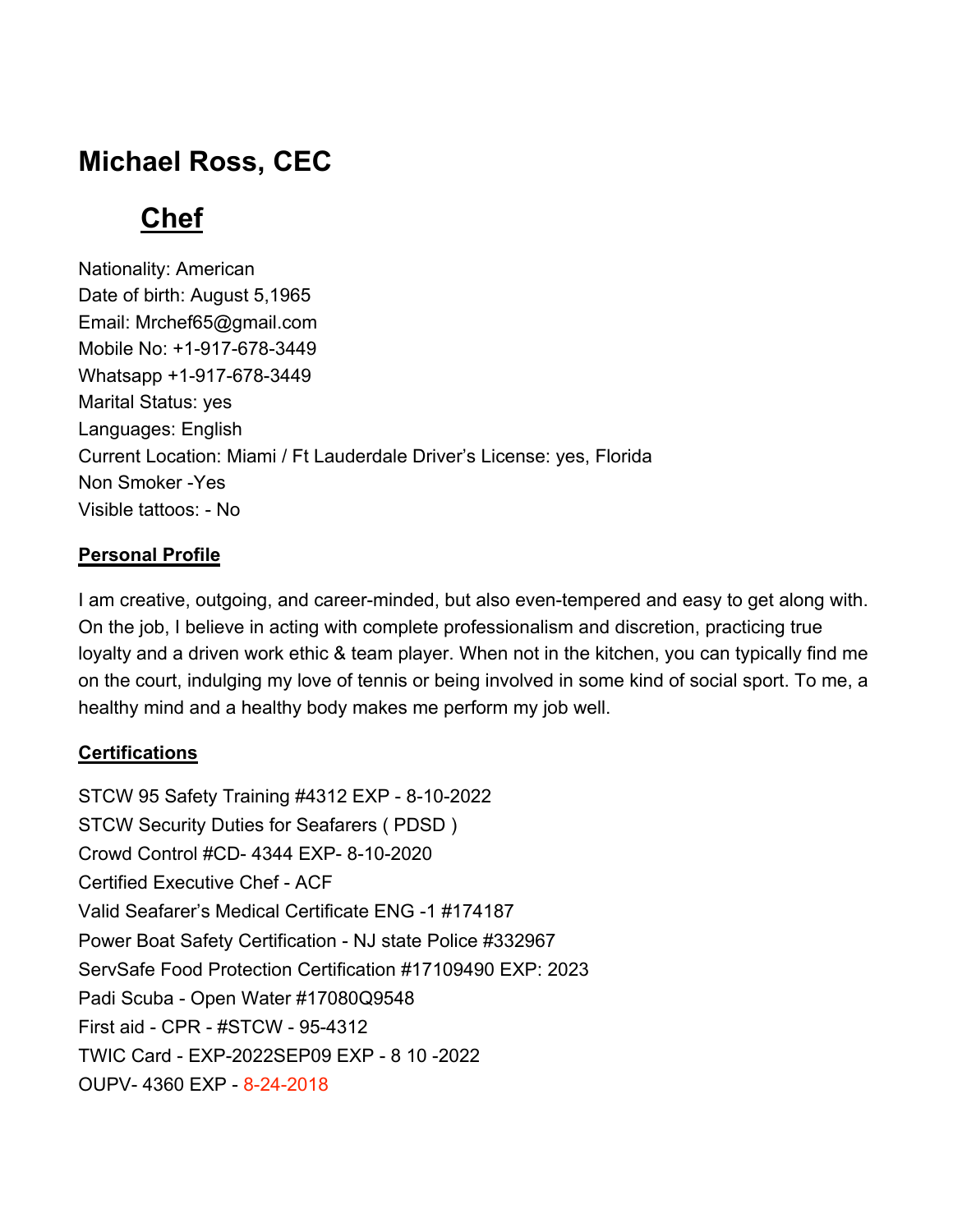## **Michael's Culinary Expertise:**

- Menu planning and shopping
- Budget management
- Development of flavor profiles
- Family-style meals
- Home-style cooking
- Casual to formal serving styles
- French and Italian
- American Regional favorites
- Mexican, Tex-Mex and Southwest
- Russian and Indian
- Chinese, Japanese, and Thai
- Saba, West Indies and **Caribbean**
- Californian Spa and Paleo diet
- Mediterranean
- Vegetarian, vegan, and raw foods
- Low fat, low calorie, glutenfree
- Specialty desserts and baking
- Event planning and coordination

## **Michael's Education:**

Hotel Motel Restaurant Management & Culinary Arts Associates Degree1984 – 1986 Georgetown Community College - Myrtle Beach, SC

Internship - The Dunes Golf and Beach Club 1985; Full Time Sous Chef Position 1986 – 1990 Certified Executive Chef - American Culinary Federation

## **Professional Development:**

David Wolfe Workshop – Baltimore City, MD Clean Foods Seminar June 2015 Natural Gourmet Institute – New York, NY Sports Nutrition Food Preparation 2015 Chef Jennifer – Baltimore, MD Sprouting Living Foods 2015 Raw Chef Dan of Quintessence Restaurant, NYCCertified in Raw Food Preparation 2014 Domestic Estate Managers Association – Orlando, FLWine Cellar Storage, Food & Wine Paring 2014 Johnson & Whales - Providence RI Various Courses 1997 Culinary Institute of America - Grey Stone Napa, CA Baking 1995 Culinary Institute of America - Grey Stone Napa, CA Northern Italy 1995

Culinary Institute of America - Grey Stone Napa, CA Mediterranean 1995

## C**ulinary Awards and Achievements:**

Atlantic City Seafood Challenge - Atlantic City, NJ Winner 1993 Int'l Hot Foods Challenge – Canada Winner, 2nd Place 1992 Cooking Olympics - Frankfurt, GermanyApprentice Member of the New York City Team 1992 Hot Foods Competition – Location Certified Judge 1990 - 1996 Numerous Ice Carving Competitions – Touring the US East CoastVarious Awards 1988 - 1993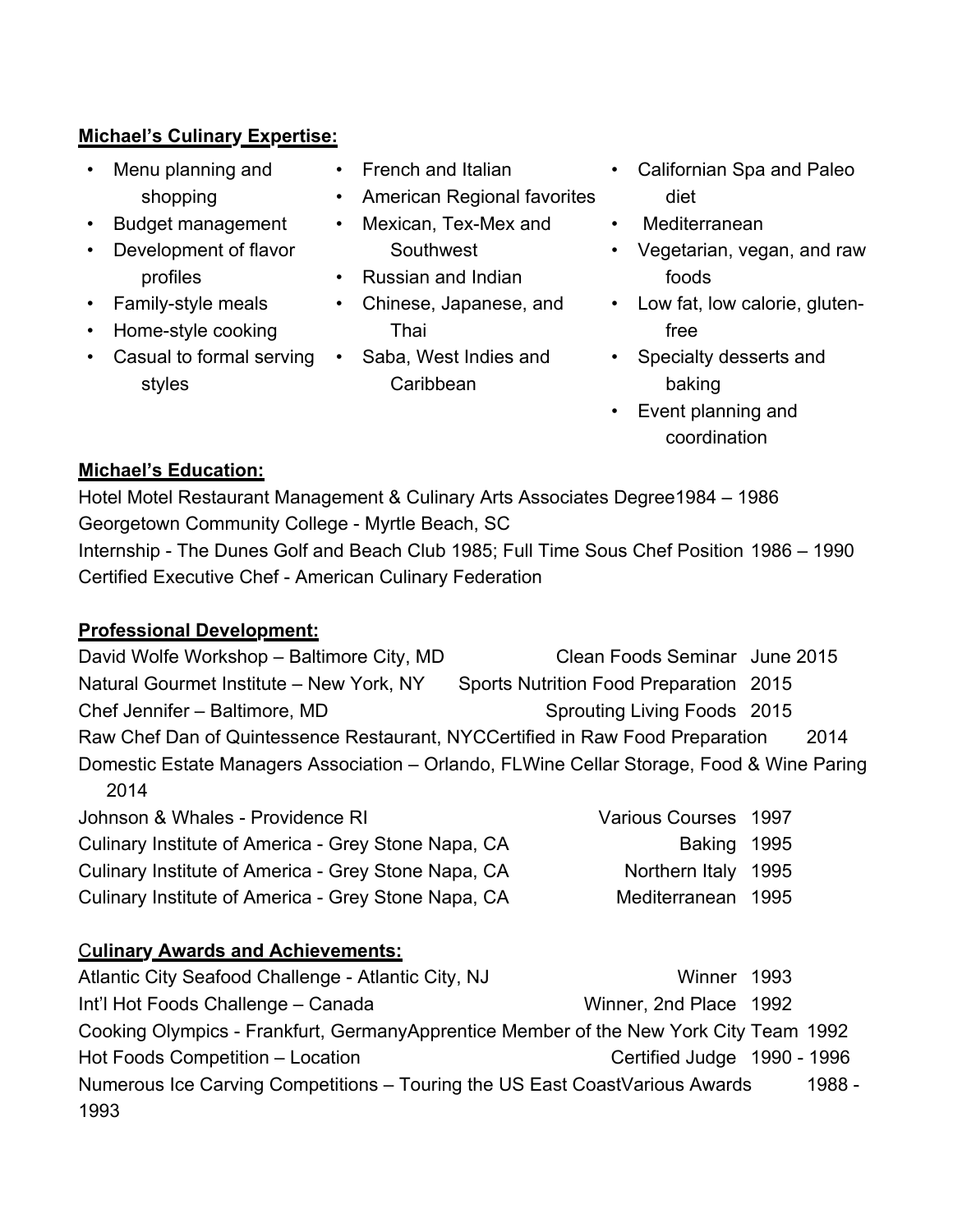Since 1990, recipient of numerous Gold and Silver awards in food preparation competitions.

#### **Professional Memberships:**

Vice President, American Culinary Federation - Jersey Shore Chapter Member, Chaine Des Rotisseurs - world's oldest international gastronomic society Member, Domestic Estate Managers Association (DEMA) – attended national convention, 2014

#### **Professional Private Service Experience:**

**Private Chef - Estate Manager** - December 2017 – Present Confidential Private Employer – Miami Beach, Florida Oversee total 12,000 sf home & 2,300 sf guest home. Preparation of all meals, including creating up to three distinct entrees to meet the family's different diet choices. Served 3 course dinner for 3 to 4 people, Tuesday - Saturday. Shopped daily for fresh product. In charge of the home events. Over see construction projects. Chef duties on Private Charter Yachts Supervise staff of 6 Purchase house hold supplies. Management of Vendors & Cleaning staff

## **Contract Estate Manager – Private Chef** July 2017 – October 2017

 Various Confidential Private Employers – Locations throughout the Virgin Islands Accepts short- and long-term assignments to assist UHNW individuals, their families, and their guests with the operation of their private estates, while creating culinary masterpieces for private villas, catamaran and yacht cruises throughout the Virgin Islands and the Caribbean. Trained in seamanship and required offshore safety protocols.

 Sources provisions, designs menus, prepares all dishes, and serves a wide variety of culinary styles while making proper adjustments for diets, restrictions, and preferences. Manages

vendors and staff as needed, purchases equipment, and directs the galley/kitchen for events.

## **Private Chef - Estate Manager - Personal Assistant – Domestic Couple** June 2014 – May 2017 Confidential Private Employer – Maryland

Managed the 15,000-sf home on 25 acres for a family of 3 in addition to providing all culinary requirements.

 Preparation of all meals, including creating up to three distinct entrees to meet the family's different diet choices: emphasis on organic vegan / raw foods dishes as well as child-friendly home-style cooking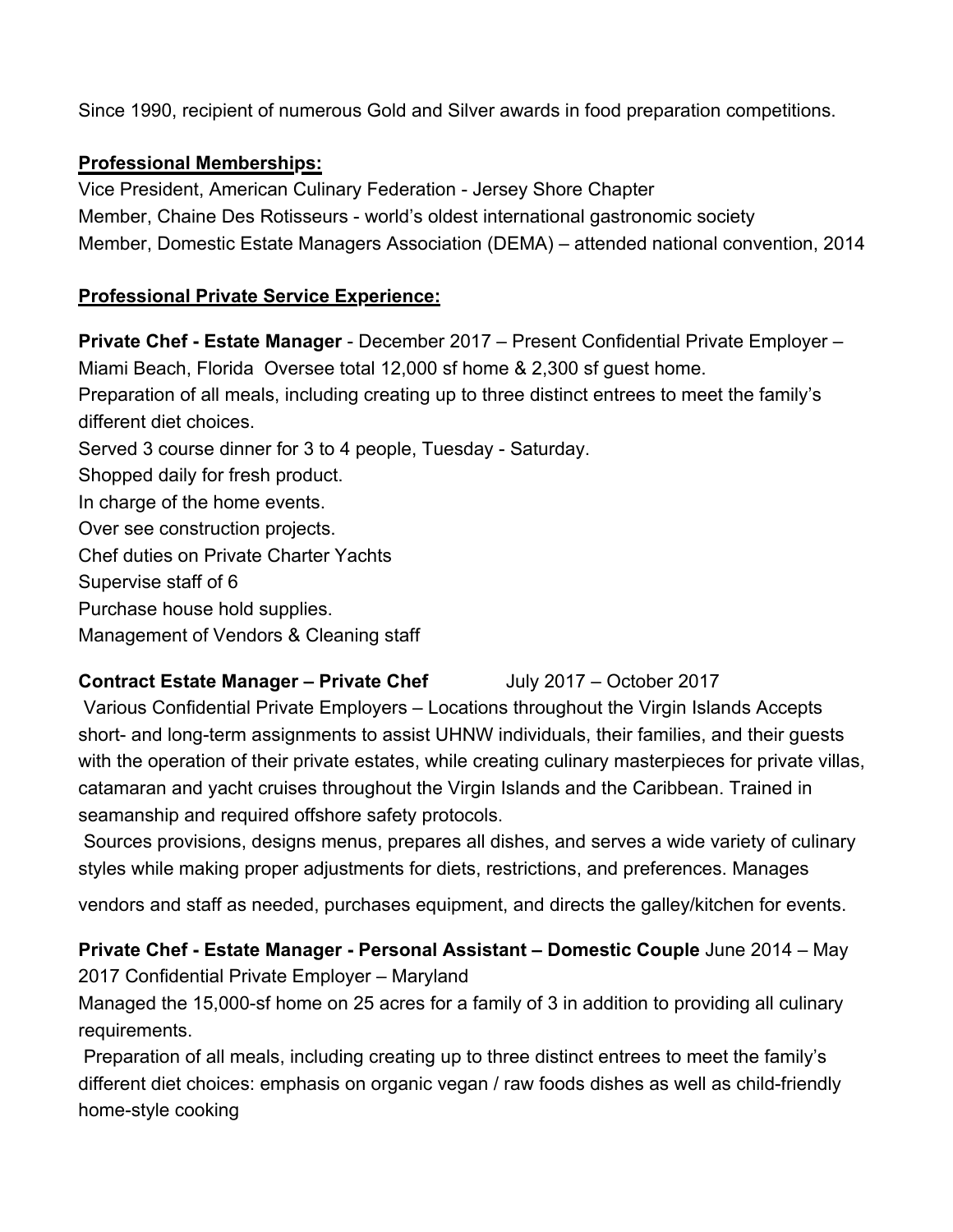Oversees the production of the foods grown on the estate's working farm, which provided most of the food for the family.

 Performs vendor management for ongoing maintenance, special projects, and grounds care. Managed the \$MM construction projects at the property, including the installation of greenhouse.

Coordinates cleaning, care, and repairs to home and outbuilding exteriors.

Develops annual budgets for the estate and for \$MM special projects .

 Transitioned the estate to Savant Smart Home system and upgraded older IT infrastructure. Produces a variety of events, from the company's Christmas party for 50 to sporting events / receptions with Olympic athletes. Hosts formal / casual dinners for gathering for 10 to 50 people. Recruits, manages, and trains additional temporary and permanent staff members. Coordinates fleet vehicle maintenance

Provides chauffeur services to the airport and coordinates private jet schedules with the business office

Cares for the family's dogs, chickens, and ducks

## **Restaurant Experience:**

As a successful and recognized chef, owned and operated many notable restaurants as well as accepting assignments with reputable establishments. Provided private chef services to select clients for special events and dinners at their homes from 2004 – 2013

**As a successful and recognized Chef**, owned and operated a number of notable restaurants as well as accepting assignments with reputable establishments. Provided private chef services to select clients for special events and dinners at their homes from 2004 – 2013.

## **Executive Chef / Manager**

Sea Witch Restaurant - Saba Island, NV. Dutch Caribbean

Accepted a 3-month seasonal contract for the 120-seat casual restaurant, offering Indian and Caribbean fare as well as American fare, and pizza. Specialized in locally-available fresh fish and catering for select events.

**Executive Chef, Catering** 2013 – 2014 Orange Lawn Tennis Club - South Orange, NJ Serving 250 members, the private club maintained a heavy schedule of catered events both on and off premises, frequently hosting back-to-back lunch and dinner events for up to 300 guests. Generated \$1.2M in annual revenue. Managed 70 – 80 events annually, while overseeing a back-of-the-house staff of 6. Developed unique menus and held tasting events to secure new business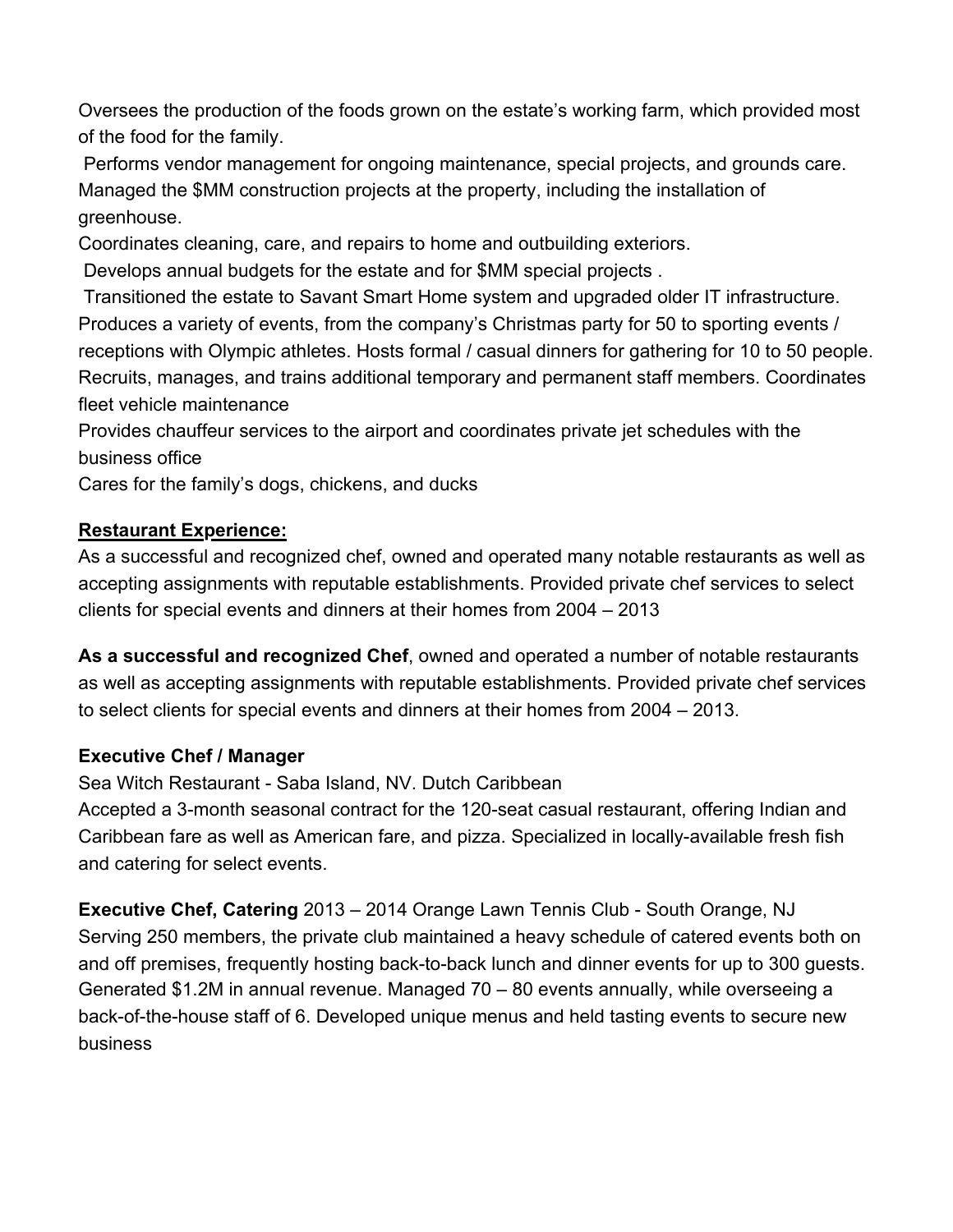#### **Executive Chef / Owner**. 2004 – 2013 (Sold)

All Mixed Up & Beasty Burgers - Ocean, NJ

Established and operated the successful vegetarian / Mexican fusion deli-style restaurant, All Mixed Up, featuring the fresh assembly of guests' orders before their eyes. Developed additional concept restaurant Beasty Burgers, which quickly grew to three locations. Co-managed all business operations with Kimberly Ross Successfully sold the business in 2013

**Executive Chef / Partner** 2010 – 2011 (Sold) The Rail House 1449 - Rahway, NJ Conveniently located in Rahway's Arts District, The Rail House 1449 offers a unique dining experience with exceptional cuisine and sophisticated wine. The renovated 19th Century home features 2 floors of dining that seats up to 50 people.

Earned 3- and 4- Star Reviews from The NY Times, Wall Street Journal and the NJ Star Ledger as well as "Top Romantic" restaurant as rated by users of OpenTable.com

**Executive Chef / Owner** 2004 – 2007 (Sold) Ross's Dockside Steak & Seafood House - Sea Bright, NJ

Co-owner of a 220-seat restaurant located on the marina, specializing in steaks and seafood and featuring four separate bar areas to serve the seasonal guests. Developies popular weekend breakfast / brunch menu. Provided leadership to over 100 staff members.

**Executive Chef / Partner** 2002 – 2006 (Sold) Brennan's Of Oakhurst - Oakhurst, NJ Established and operated a high-end delicatessen at the 2-unit facility, offering sandwiches, salads, and soups as well as corporate catering. Developed menu items with a focus on healthy eating options. Managed 30 staff members.

## **Executive Chef** 2001 – 2002 Hollywood Golf Club - Ocean, NJ

Led the 2-unit facility serving 400 private club members for special events, holiday occasions, and daily meal service. Created special, seasonal-based menus. Supervised a team of 30 employees. Generated \$1.6M in annual food sales.

## **Executive Chef** 1999 – 2001 Navesink Country Club - Middletown, NJ

Directed a team of 50 staff members, running 3 facility units that prepared 3 daily meals, available to the private club's 800 members. Captured \$2.4M in annual revenue. Coordinated food production for a heavy rotation of private events, including weddings and other life celebrations.